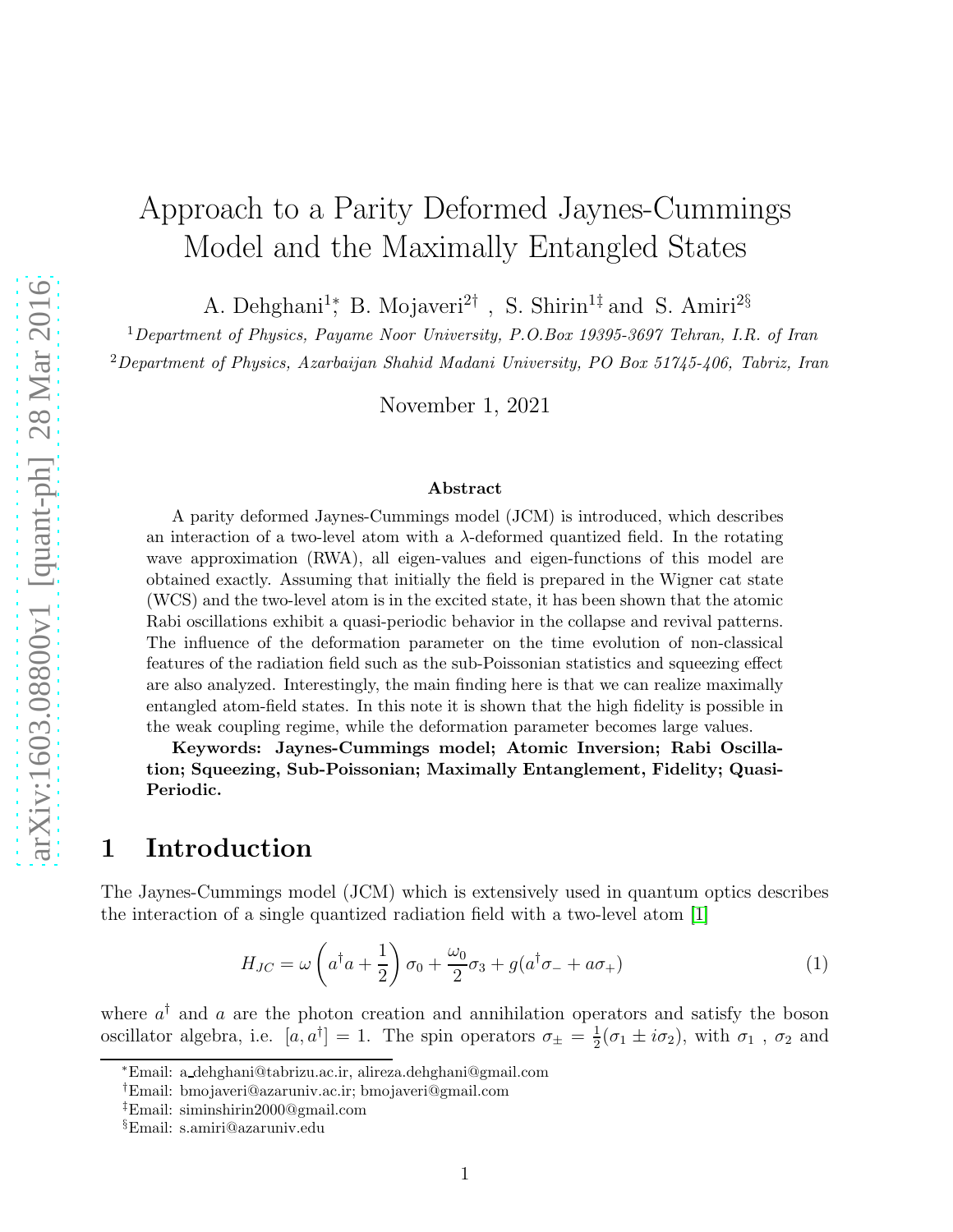$\sigma_3$  being the Pauli matrices and  $\sigma_0$  is the identity matrix. Here, g is a coupling constant,  $\omega$  is the radiative field mode frequency and  $\omega_0$  the atomic frequency. The solvability and applications of this model has long been discussed in Refs. [\[1,](#page-14-0) [2\]](#page-14-1). This simple model describes various quantum mechanical phenomena, for example, Rabi oscillations [\[2,](#page-14-1) [3\]](#page-14-2), collapse and revivals of the atomic population inversion [\[4\]](#page-14-3) and entanglement between atom and field [\[5\]](#page-15-0). Furthermore, JCM is one of several possibility schemes of producing the nonclassical states [\[6\]](#page-15-1). The dynamics predicted by the JCM has been proven in experiments with Rydberg atom in high quality cavities [\[7\]](#page-15-2). Since the JCM is an ideal model in quantum optics, it's various extensions such as intensity dependent coupling, two photons or multi-photon transitions, two or three cavity modes for three-level atoms and the Tavis-Cummings model, which describes the interaction between a quantized field and a group of two-level atoms have been proposed [\[8,](#page-15-3) [9\]](#page-15-4). In 1984 Sukumer and Buck studied the above models by using algebraic operator methods [\[10\]](#page-15-5). On the other hand, the supergroup theoretical approach to JCM leads to the exact solvability of this model and the representation theory of superalgebras [\[11\]](#page-15-6). More recently, it was found by many authors that the ordinary creation and annihilation operators in the JCM may be replaced by the q-deformed partners, namely, the q-deformed JCM [\[12\]](#page-15-7). Later on, the JCM has been adopted with a Kerr nonlinearity within the framework of  $f$ -oscillator formalism [\[13\]](#page-15-8). Furthermore, the investigations of a class of shape-invariant bound state problem, which represents a two-level system, leads to the generalized JCM [\[14\]](#page-15-9).

Besides the above generalizations, in the recent years a lot of interest has been performed to extension and deformation of the boson oscillator algebra. One of the most interesting algebra which is not related to the  $q($ or f) -calculus is  $\lambda-$  deformed (or Wigner) algebra as an obvious modification of the Heisenberg algebra [\[15,](#page-15-10) [16\]](#page-15-11). According to Wigner's new quantization method, the Wigner-Heisenberg algebra (WHA) is raised as a unital algebra with the generators  $\{1, \mathfrak{a}, \mathfrak{a}^{\dagger}, \tilde{R}\}$ , which satisfy the (anti-)commutation relations

$$
[\mathfrak{a}, \mathfrak{a}^\dagger] = 1 + 2\lambda \hat{R}, \quad \{\hat{R}, \mathfrak{a}\} = \{\hat{R}, \mathfrak{a}^\dagger\} = 0.
$$
 (2)

Here  $\lambda$  is a real positive constant called Wigner parameter and  $\hat{R}$  is Hermitian and unitary operator also possessing the following properties

$$
\hat{R}^2 = I, \hat{R}^\dagger = \hat{R}^{-1} = \hat{R}.\tag{3}
$$

This operator acts in the Hilbert space of eigenfunctions as:

$$
\hat{R}|n\rangle = (-1)^n |n\rangle,\tag{4}
$$

which means that  $\hat{R}$  commutes with number operator N that includes the eigenvector  $|n\rangle^1$  $|n\rangle^1$ , such that  $N|n\rangle = n|n\rangle$ . The number operator N is in general different from the product  $\mathfrak{a}^\dagger \mathfrak{a}$ , and postulated to satisfy the following relations:

$$
[N, \mathfrak{a}] = -\mathfrak{a}, [N, \mathfrak{a}^\dagger] = \mathfrak{a}^\dagger,\tag{5a}
$$

$$
\mathfrak{a}^\dagger \mathfrak{a} = N + \lambda (1 - \hat{R}).\tag{5b}
$$

<span id="page-1-0"></span><sup>&</sup>lt;sup>1</sup>The Fock state  $|n\rangle$  recalls the generalized Hermite polynomial which reduces to the ordinary ones, while  $\lambda$  tends to zero [\[17\]](#page-15-12).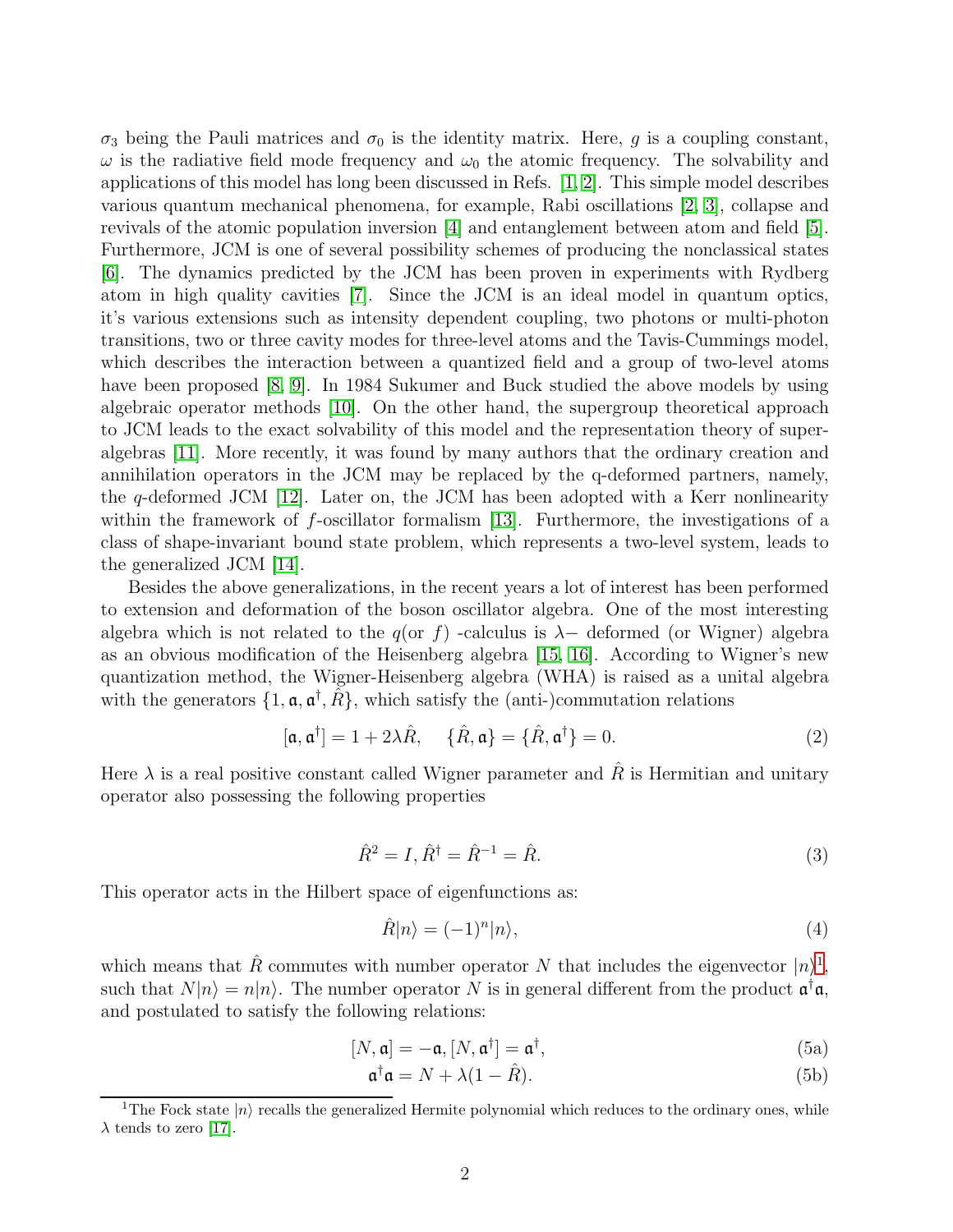Which provide us with the following irreducible representation of WHA:

$$
\mathfrak{a}|2n\rangle = \sqrt{2n}|2n-1\rangle, \qquad \qquad \mathfrak{a}|2n+1\rangle = \sqrt{2n+2\lambda+1}|2n\rangle, \tag{6a}
$$

$$
\mathfrak{a}^{\dagger}|2n\rangle = \sqrt{2n+2\lambda+1}|2n+1\rangle, \quad \mathfrak{a}^{\dagger}|2n+1\rangle = \sqrt{2n+2}|2n+2\rangle. \tag{6b}
$$

It is clear that the above representation is really different than the f- deformed realization of the Heisenberg algebra [\[18\]](#page-15-13). Therefore, the introduced  $\lambda$ -deformed algebra in (5) can be considered as a new deformation of the simple harmonic oscillator with significant features in quantum optics [\[19,](#page-15-14) [20,](#page-15-15) [21\]](#page-15-16).

Due to the physical significance of deformed JCM in quantum optics on the one hand, and the central role of the parity operator in the theory of deformation on the other, we then generalize the well-known JCM to a parity deformed-Hermitian case in terms of  $\lambda$ -deformed boson operators. These Hermitian operators arise from a special deformation of canonical bosonic commutation relations, allowing us a mathematically rigorous treatment of our deformed interaction Hamiltonian and extracting the energy spectrum and the corresponding eigen-vectors. Preparing the initial field in the  $\lambda$  deformed cat states, we will investigate on the collapse and revival phenomena in the Rabi oscillations of the atomic inversion. By setting the deformation parameter, detuning, coupling constant and average photon number of the field statistics, the fidelity and the degree of entanglement of the atom-field states may be adjusted.

The organization of the paper is as follows: We start by introducing a parity deformed JCM and its solutions in section 2. The time evolution of the system is considered in section 3. We study atomic dynamics in Section 4 and discuss some relevant physical phenomenon of collapses and revivals. Sections 5 and 6 are devoted to the calculation of the fidelity and the degree of entanglement in which the numerical results and their discussions are presented. We study nonclassical properties of the atomic system, namely, in Section 7, we evaluate the Mandel's Q parameter, the normal squeezing of the field. The paper is concluded in section 8 with a brief conclusion.

## 2 Parity deformation of JCM

We begin by introducing the λ−deformed Hamiltonian, describes an interaction between a two-level atom driven by a  $\lambda$ -deformed quantized field, as follows

$$
H_{\lambda} = \frac{\omega}{2} \{ \mathfrak{a}, \mathfrak{a}^{\dagger} \} + \frac{\omega_0}{2} \sigma_3 + g (\mathfrak{a}^{\dagger} \sigma_- + \mathfrak{a} \sigma_+), \tag{7}
$$

which generalizes the ordinary JC Hamiltonian in the rotating-wave approximation. It reduces to the well-known JCM [Eq. (1)], while the annihilation and creation operators are those associated with the harmonic oscillator. We also note that the Hamiltonian  $H_{\lambda}$  is super-symmetric when  $\omega = \omega_0$  (exact resonance) and  $g = 0$  (absence of coupling). Along with substitution Eq. (2) in Eq. (7), we can recast the Hamiltonian  $H_{\lambda}$  into

$$
H_{\lambda} = \omega \left( \mathfrak{a}^{\dagger} \mathfrak{a} + \frac{1}{2} + \lambda \hat{R} \right) + \frac{\omega_0}{2} \sigma_3 + g(\mathfrak{a}^{\dagger} \sigma_- + \mathfrak{a} \sigma_+).
$$
 (8)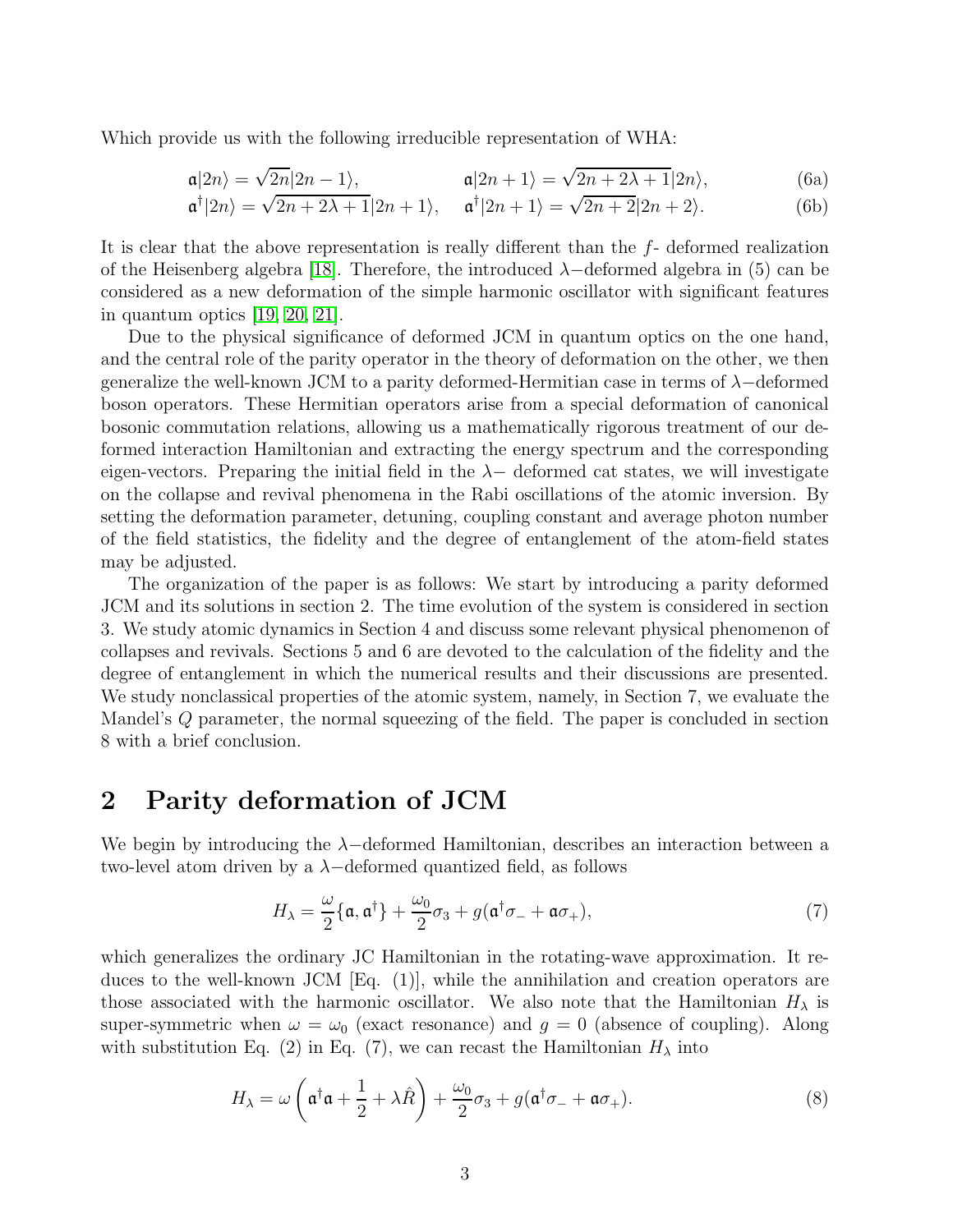In this case the model possesses an exact solution because of existence of an integral of motion,  $\mathfrak{a}^\dagger \mathfrak{a} + \frac{1}{2}$  $\frac{1}{2}\sigma_3$ , which commutes with the Hamiltonian  $H_\lambda$  and allows us to decompose all the representation space of the atom-field system as the tensor product of the Hilbert space associated to the field,  $\mathcal{H}_{\lambda}$ , times the Hilbert space associated to the spin,  $\mathcal{H}_{f}$ ,

$$
\mathcal{H} := \mathcal{H}_{\lambda} \otimes \mathcal{H}_{f} = \left\{ |2n, + \rangle = \left( \begin{array}{c} |2n\rangle \\ 0 \end{array} \right), |2n+1, -\rangle = \left( \begin{array}{c} 0 \\ |2n+1\rangle \end{array} \right) \right\}_{n=0}^{\infty},
$$
(9)

or

$$
\left\{ |2n+1,+\rangle = \left(\begin{array}{c} |2n+1\rangle \\ 0 \end{array}\right), |2n+2, -\rangle = \left(\begin{array}{c} 0 \\ |2n+2\rangle \end{array}\right) \right\}_{n=0}^{\infty}.
$$
 (10)

Here,  $|2n, +\rangle$  is the state in which the atom is in the excited state  $|+\rangle$  and the field has  $2n$ photons, and a similar description holds for the state  $|2n+1, -\rangle$ , where  $|-\rangle$  is the atom ground state. Using the Fock space  $\mathcal H$  given in (9), we can find the following matrix representation of the  $\lambda$ -deformed JC Hamiltonian  $H_{\lambda}$ :

$$
H_{\lambda} = \begin{pmatrix} \omega \left(2n + \lambda + \frac{1}{2}\right) + \frac{\omega_0}{2} & g\sqrt{2n + 2\lambda + 1} \\ g\sqrt{2n + 2\lambda + 1} & \omega \left(2n + \lambda + \frac{3}{2}\right) - \frac{\omega_0}{2} \end{pmatrix}.
$$
 (11)

It is easy to see that the normalized energy eigen-states of  $H_{\lambda}$  are

$$
|E_n^+\rangle = c_1|2n, +\rangle + c_2|2n+1, -\rangle,\tag{12a}
$$

$$
|E_n^-\rangle = c_2|2n, +\rangle - c_1|2n+1, -\rangle,\tag{12b}
$$

where the coefficients  $c_{1(2)}$  are given by:

$$
c_1 = \frac{\Delta - \Omega_{n,\lambda}}{\sqrt{(\Delta - \Omega_{n,\lambda})^2 + 4g^2(2n + 2\lambda + 1)}},\tag{13a}
$$

$$
c_2 = \frac{2g\sqrt{2n+2\lambda+1}}{\sqrt{(\Delta - \Omega_{n,\lambda})^2 + 4g^2(2n+2\lambda+1)}},
$$
\n(13b)

in which  $\Delta (= \omega - \omega_0)$  and  $\Omega_{n,\lambda} (= \sqrt{\Delta^2 + 4g^2(2n + 2\lambda + 1)})$  are defined as detuning parameter and a generalized Rabi frequency, respectively. The energy eigenvalues corresponding to the eigen-states in Eqs. (12) are

$$
E_{n,\lambda}^{\pm} = (2n + \lambda + 1)\omega \pm \frac{\Omega_{\lambda}}{2}.
$$
\n(14)

The energy difference between the levels  $E_{n,\lambda}^+$  and  $E_{n,\lambda}^-$  is  $\Omega_{n,\lambda}$ . The minimum of the separation occurs when  $\Delta$  equals to zero and the corresponding difference is  $2g\sqrt{2n+2\lambda+1}$ . In Fig. 1 (a) and (b), respectively, we have plotted the energy eigenvalues  $E_{n,\lambda}^+$  and  $E_{n,\lambda}^-$  as functions of  $\Delta$  for given values of  $\lambda = 0, 50$ . The dotted lines represent the eigenvalues when  $g = 0$ , i. e.  $E_{n,\lambda}^{\pm} = (2n + \lambda + 1)\omega \pm \frac{\Delta}{2}$  $\frac{\Delta}{2}$ . In this case the eigenvalues cross each other as increases from negative to positive values. The continuous lines represent the energy eigenvalues for  $g = 0.01$ . The diverging eigenvalue separation beyond the minimum separation indicates level repulsion in the eigenvalues of the dressed atom. As Figs. 1(a) and 1(b) show, the repulsion between energy levels increases while the deformation parameter  $\lambda$  gets bigger. Where the latter, also, leads to shift the energy levels to the positive side.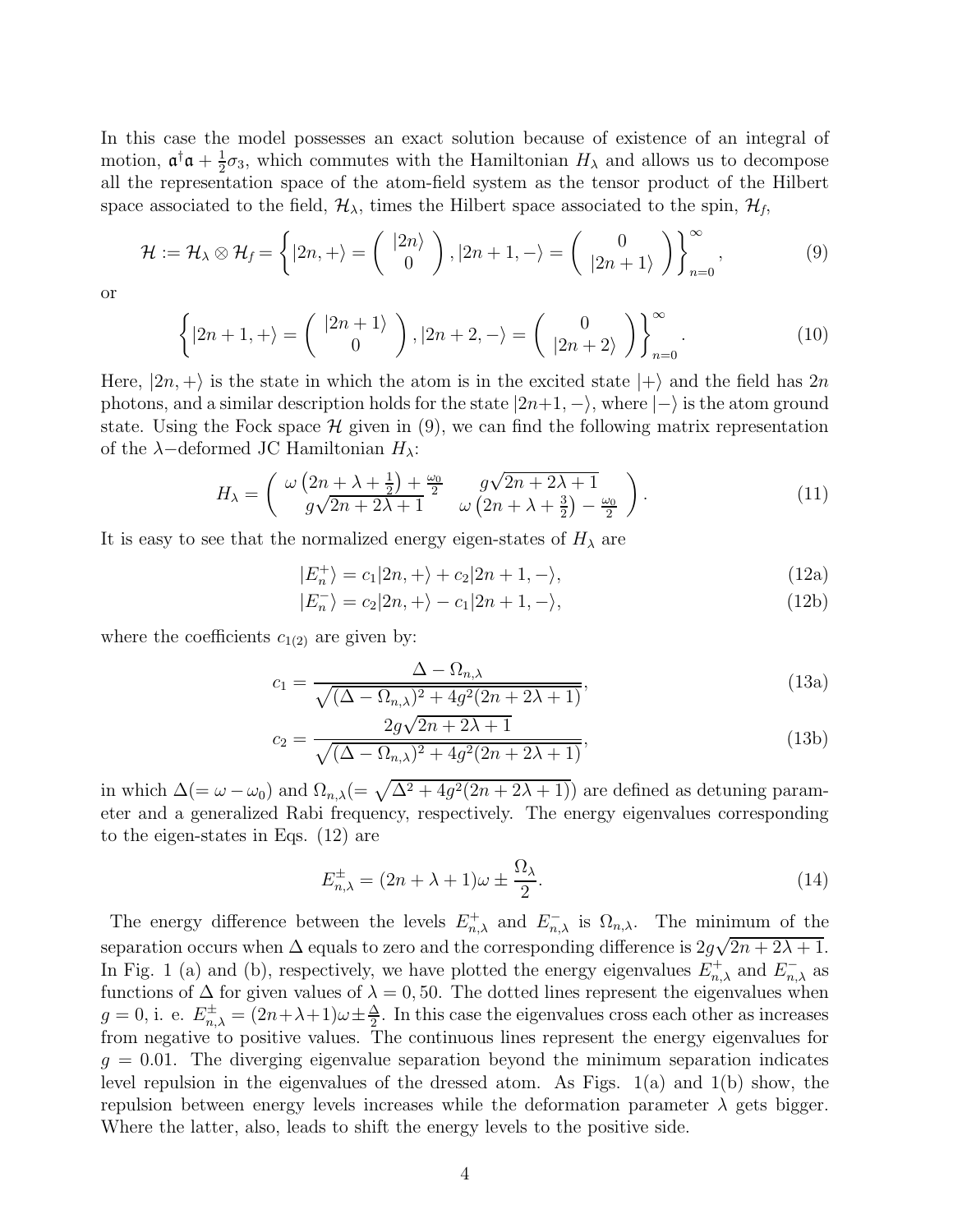

Figure 1: Dependence of eigenvalues  $E_{n,\lambda}^{\pm}$  on detuning  $\Delta$ . The continuous curve corresponds to  $g = 0.01$ . The dashed curves (a) and (b) corresponds to  $(g = 0, \lambda = 0)$  and  $(g = 0, \lambda = 50)$ , respectively. The dashed curves with positive and negative slopes correspond respectively to  $E_{n,\lambda}^+$  and  $E_{n,\lambda}^-$ . Lower part of the figure is for  $n = 1$  and upper part for  $n = 2$ .

## 3 Evolution Of Atom-Filed State

In order to study the influence of the deformation on the dynamics of the system, firstly we decompose the Hamiltonian (8) as follows

$$
H_{\lambda} = H_0 + H',\tag{15}
$$

where

$$
H_0 = \omega \left( \mathfrak{a}^\dagger \mathfrak{a} + \frac{1}{2} + \lambda \hat{R} \right) + \frac{1}{2} \omega_0 \sigma_3, \tag{16a}
$$

$$
H' = g(\mathfrak{a}^\dagger \sigma_- + \mathfrak{a} \sigma_+). \tag{16b}
$$

In the interaction picture generated by  $H_0$ , the Hamiltonian of the system can be written as

$$
H_I = e^{iH_0t} H' e^{iH_0t} = g \left( \mathfrak{a}^\dagger \sigma_- e^{i\Delta t} + \mathfrak{a} \sigma_+ e^{-i\Delta t} \right). \tag{17}
$$

We now proceed to solve the equation of motion of this system in an interaction picture, i.e.

$$
H_I \Psi(t) = i \frac{\partial}{\partial t} \Psi(t). \tag{18}
$$

At any time t, the wave function  $\Psi(t)$  is expanded in terms of the states  $|2n, +\rangle$  and  $|2n+1, -\rangle$ as follows

$$
\Psi(t) = \sum_{n=0}^{\infty} [c_{+,2n}(t)|2n, +\rangle + c_{-,2n+1}(t)|2n+1, -\rangle]
$$
\n(19)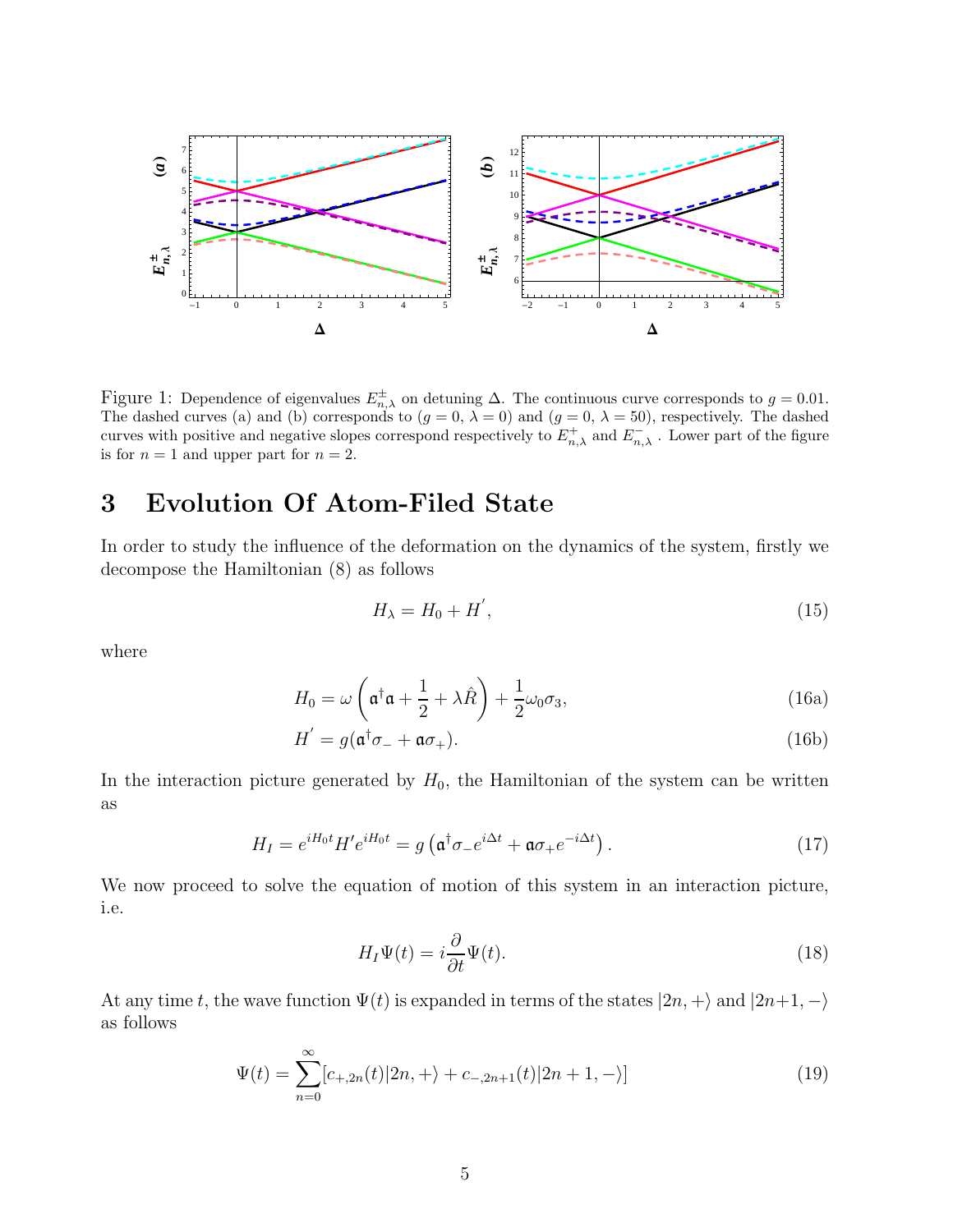Clearly,  $\Psi(t)$  is determined completely once the coefficients  $c_{+,2n}(t)$  and  $c_{-,2n+1}(t)$  are known. Inserting (19) into (18) we obtain the following general solution for the probability amplitudes,  $c_{+,2n}(t)$  and  $c_{-,2n+1}(t)$ , as:

$$
c_{+,2n}(t) = \left\{ c_{+,2n}(0) \left[ \cos\left(\frac{\Omega_{n,\lambda}}{2}t\right) + i\frac{\Delta}{\Omega_{n,\lambda}} \sin\left(\frac{\Omega_{n,\lambda}}{2}t\right) \right] - 2ig\frac{\sqrt{2n+2\lambda+1}}{\Omega_{n,\lambda}} c_{-,2n+1}(0) \sin\left(\frac{\Omega_{n,\lambda}}{2}t\right) \right\} e^{-i\frac{\Delta}{2}t},\tag{20a}
$$

$$
c_{-,2n+1}(t) = \left\{ c_{-,2n+1}(0) \left[ \cos\left(\frac{\Omega_{n,\lambda}}{2}t\right) - i\frac{\Delta}{\Omega_{n,\lambda}} \sin\left(\frac{\Omega_{n,\lambda}}{2}t\right) \right] - 2ig\frac{\sqrt{2n+2\lambda+1}}{\Omega_{n,\lambda}} c_{+,2n}(0) \sin\left(\frac{\Omega_{n,\lambda}}{2}t\right) \right\} e^{i\frac{\Delta}{2}t},\tag{20b}
$$

where  $c_{-,2n+1}(0)$  and  $c_{+,2n}(0)$  are determined from the initial conditions of the system, which is supposed initially in its excited state, i.e.  $c_{+,2n}(0) = c_{2n}(0)$  and  $c_{-,2n+1}(0) = 0$ . Here the initial condition for the field is described by  $c_{2n}(0)$ . For this case in particular, we have

$$
c_{+,2n}(t) = c_{2n}(0) \left[ \cos\left(\frac{\Omega_{n,\lambda}}{2}t\right) + i\frac{\Delta}{\Omega_{n,\lambda}} \sin\left(\frac{\Omega_{n,\lambda}}{2}t\right) \right] e^{-i\frac{\Delta}{2}t},\tag{21a}
$$

$$
c_{-,2n+1}(t) = -2ig\frac{\sqrt{2n+2\lambda+1}}{\Omega_{n,\lambda}}c_{2n}(0)\sin\left(\frac{\Omega_{n,\lambda}}{2}t\right)e^{i\frac{\Delta}{2}t},\tag{21b}
$$

This set of equations gives us the solution of the problem. In order to calculate some physical quantities of interest, we need only to specify the initial photon number distribution of the field  $|c_{2n}(0)|^2$ .

The field we are considering in this work is being treated as an  $\lambda$ -deformed oscillator, we have several options to describe it. We focus on the situations which the field as an eigen-state of the  $\lambda$ -deformed annihilation operator, introduced in Ref. [\[20\]](#page-15-15), i.e.  $\mathfrak{a}^2|W\rangle_{\lambda,+} = w^2|W\rangle_{\lambda,+}$ , and it's number state expansion is<sup>[2](#page-5-0)</sup>

$$
|w\rangle_{\lambda,+} := \sqrt{\frac{\left(\frac{|w|}{\sqrt{2}}\right)^{2\lambda-1}}{I_{\lambda-\frac{1}{2}}(|w|^2)}} \sum_{n=0}^{\infty} \frac{w^{2n}}{\sqrt{2^{2n}n!\Gamma(n+\lambda+\frac{1}{2})}} |2n\rangle.
$$
 (22)

Therefore, in this case, we have

$$
|c_{2n}(0)|^2 = \frac{\left(\frac{|w|}{\sqrt{2}}\right)^{4n+2\lambda-1}}{n!\Gamma(n+\lambda+\frac{1}{2})I_{\lambda-\frac{1}{2}}(|w|^2)}.
$$
\n(23)

It is worth to mention that, as a second option, one may choose the initial state of the field as the Wigner negative binomial states already studied in Ref. [\[21\]](#page-15-16). They are mathematically equivalent to those nonlinear ones and may be expected to bring new quantum features.

<span id="page-5-0"></span><sup>&</sup>lt;sup>2</sup>Here,  $I_{\lambda}(x)$  refers to the modified Bessel function of the first type [\[22\]](#page-16-0), with a convergency radius of infinity that has been used in order to normalize the WCSs to unity i.e.  $\lambda$ <sub>+</sub> $\langle W|W\rangle$ <sub> $\lambda$ <sub>+</sub> = 1 for  $w \in \mathbb{C}$ . It is</sub> worth mentioning that the states  $|W\rangle_{\lambda,+}$  is defined for  $\lambda > -\frac{1}{2}$ .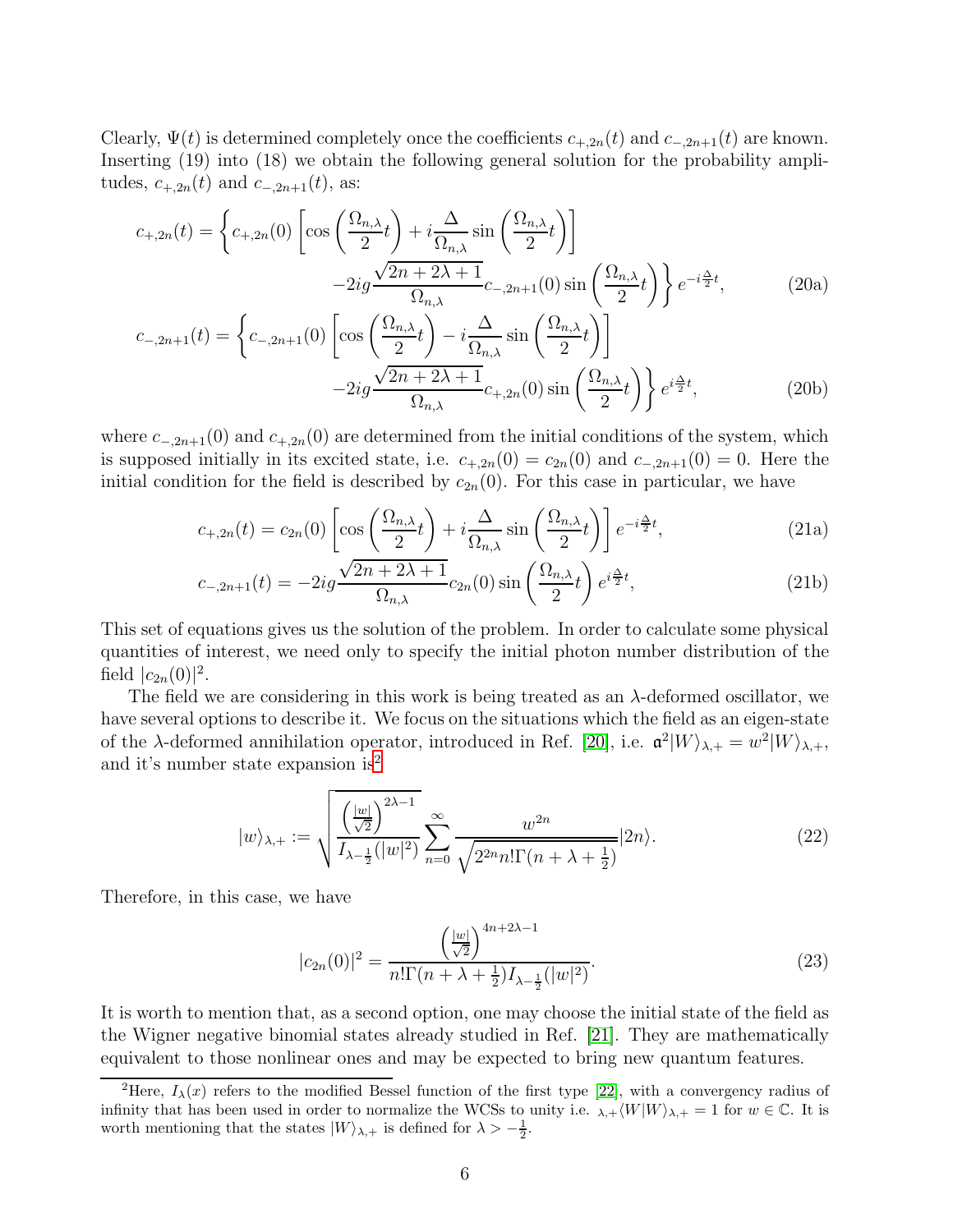

Figure 2: Temporal evolution of the atomic inversion  $\langle \sigma_z \rangle$  for the field initially prepared in WCS,  $|w\rangle_{\lambda,+}$ , with  $|w|^2 = 30$  and  $g = 0.01$ . The parameters are (a): $\lambda = 0$ ,  $\Delta = 0$ , (b): $\lambda = 0$ ,  $\Delta = 0.01$  and (c): $\lambda = 50$ ,  $\Delta = 0.01$ .

## 4 Atomic Dynamics

In this section, we are interested in studying the temporal evolution of atomic inversion. Which, in turn, is specified by the expectation value of the inversion operator as:

$$
\langle \sigma_z \rangle = \sum_{n=0}^{\infty} \left( |c_{+,2n}(t)|^2 - |c_{-,2n+1}(t)|^2 \right). \tag{24}
$$

Substituting Eqs. (21) and (23) into (24), we obtain, for an atom prepared initially in the excited state,

$$
\langle \sigma_z \rangle = \sum_{n=0}^{\infty} |c_{2n}(0)|^2 \left[ \left( \frac{\Delta}{\Omega_{\lambda}} \right)^2 + (8n + 8\lambda + 4) \left( \frac{g}{\Omega_{\lambda}} \right)^2 \cos \left( \Omega_{\lambda} t \right) \right]. \tag{25}
$$

Numerical results of the atomic inversion when the field is in a standard cat state (i.e. when  $\lambda = 0$ , with  $(|w|^2 = 30$  photons on average and detuning factors 0 and 0.01, were shown versus the scaled time  $gt$  in figures 2 (a) and (b), respectively. The temporal evolution of the atomic inversion  $\langle \sigma_z \rangle$  reveals significant discrepancies of the well-known phenomenon of collapses and revivals [\[23\]](#page-16-1). Recall that the collapse, i.e. when the envelope of the oscillations collapses to zero, is due to the destructive interference among the probability amplitudes at different Rabi frequencies,  $\Omega_{n,\lambda}$ , for different photon number eigen-states. At the revival times, on the other hand, constructive interference occurs. This phenomenon also takes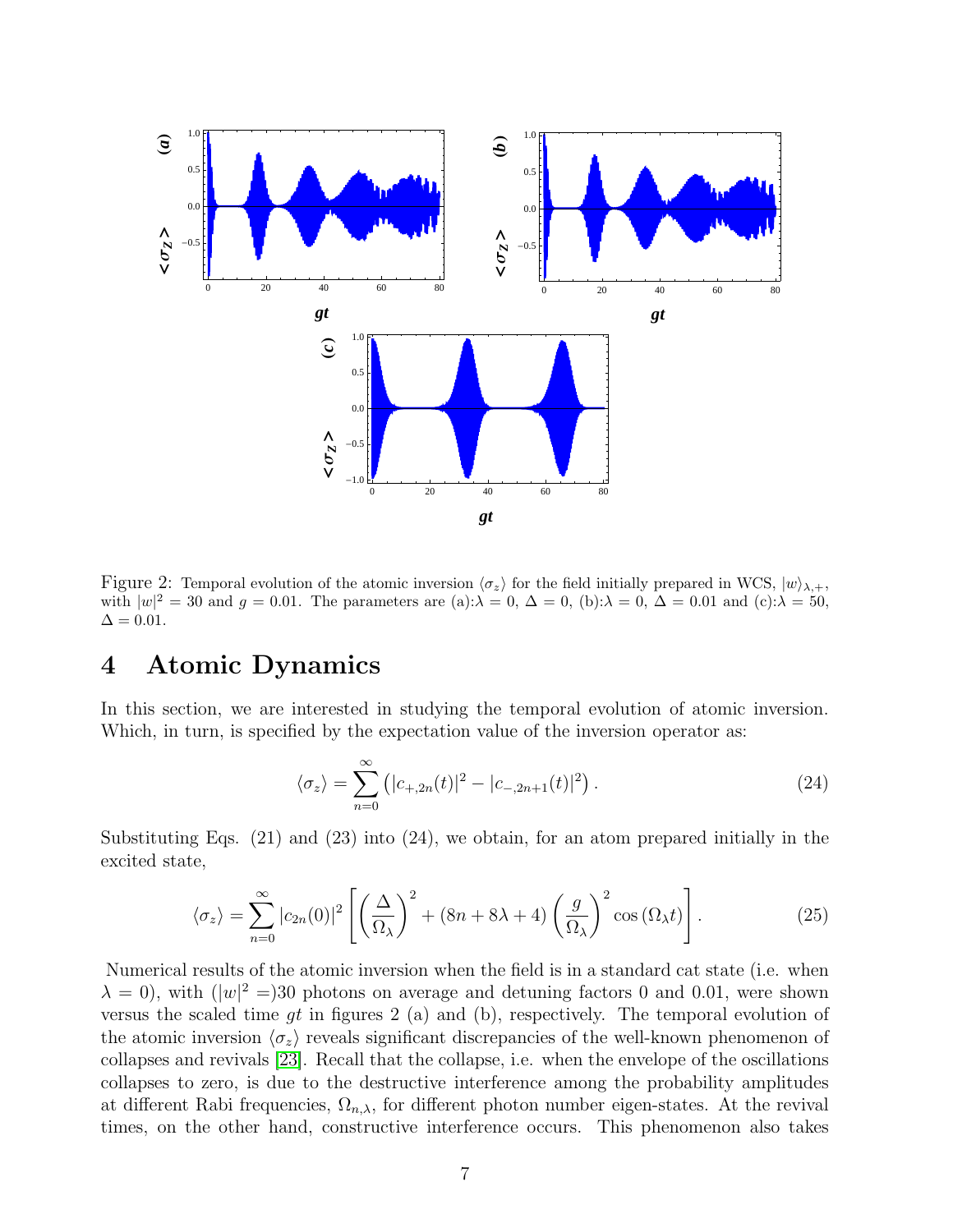

Figure 3: Temporal evolution of the atomic inversion with  $|w|^2 = 30$ ,  $g = 0.01$  and  $\Delta = 0.5$ . The parameters equal to (a): $\lambda = 0$ , (b):  $\lambda = 30$  and (c):  $\lambda = 100$ .

place when the initial field state is a WCS. In figure 2 (c) the function  $\langle \sigma_z \rangle$  is plotted for the value  $\lambda = 50$ . In this case,  $\langle \sigma_z \rangle$  exhibits quasi periodic behaviour very similar to the atomic inversion of a two-photon JCM [\[24,](#page-16-2) [25,](#page-16-3) [26\]](#page-16-4), with an effective Hamiltonian defined as  $H_{eff} = \omega \left( a^{\dagger}a + \frac{1}{2} \right)$  $(\frac{1}{2}) + \frac{\omega_0}{2}$  $\frac{\partial v_0}{\partial 2}\sigma_3+g(a^{\dagger^2}\sigma_-+a^2\sigma_+).$  However, in this case note how the structure of the oscillations is much more complex than the standard Rabi oscillations. As the detuning factor  $\Delta$  increases, these structures are disappeared( see figures 3), i.e. the inhibition of the radiation decay is more transparent. It is clear that the inhibited decay even occurs in the case  $\lambda = 0$ . This behaviour is due to the influence of the parity deformation via the generalized Rabi frequency  $\Omega_{n,\lambda}$ . Figures 3 (a)- (c) indicate that, with increasing  $\lambda$  the inhibition decay of the excited state will be balanced.

### 5 Fidelity

We now calculate the fidelity

$$
F = |\langle \Psi(0) | \Psi(t) \rangle|^2, \tag{26a}
$$

which measures the "closeness" of the two quantum states  $|\Psi(t)\rangle$  and  $|\Psi(0)\rangle = |w\rangle_{\lambda,+} \otimes |+\rangle$ , which indicate that  $F$  is unity when these two quantum states are identical. We plot the fidelity in Figs. 4, when the deformation parameter increases the fidelity decreases but remains close to its initial value( see figures  $4(a)$ - (d)). To obtain a fidelity around 1, one needs to enhance the deformation parameter  $\lambda$  to 100 and  $gt = 95$ . In this case,  $|\Psi(t)\rangle$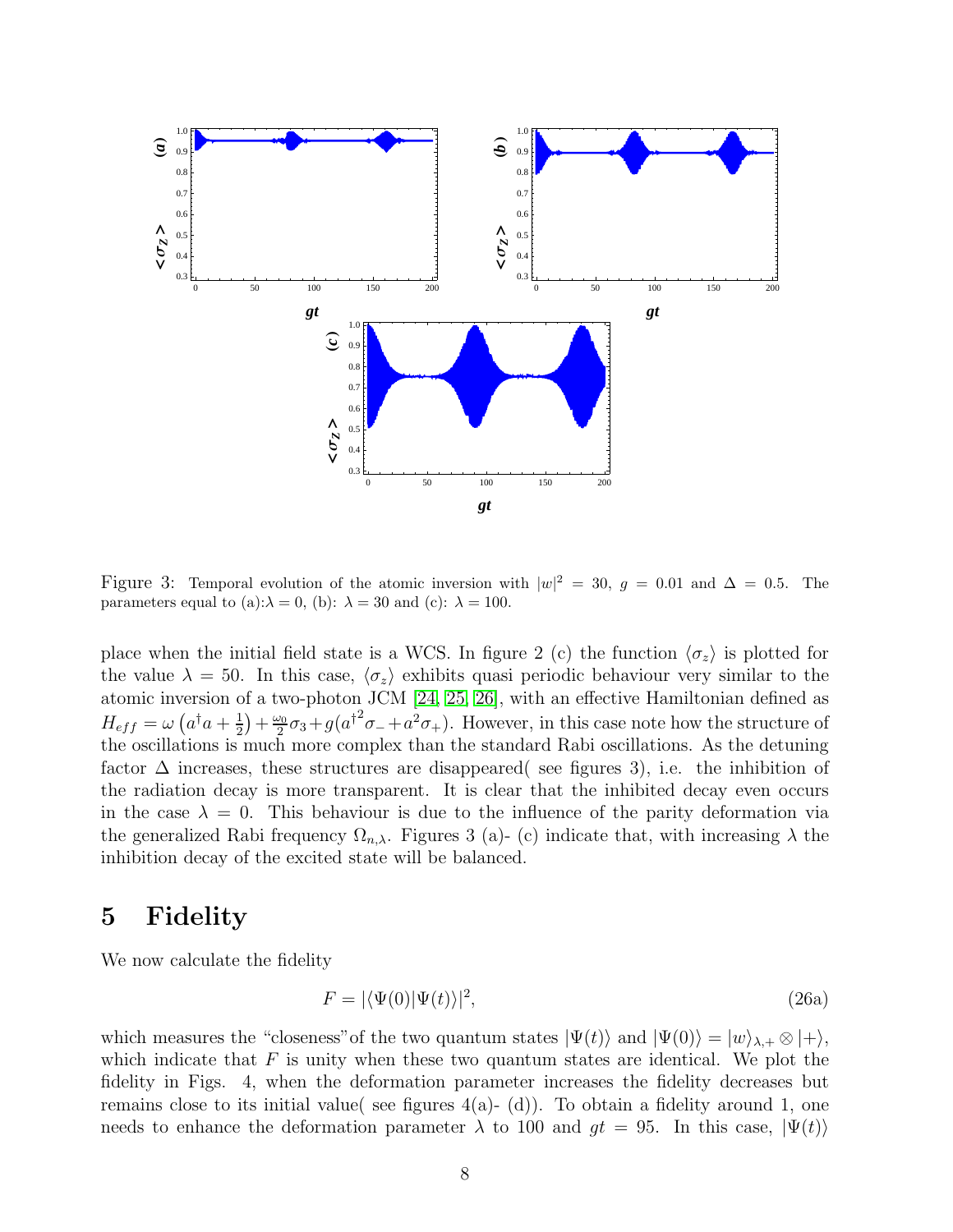

Figure 4: Fidelity as a function of the scaled time of gt in the small coupling regime with  $g = 0.01$  for different  $\lambda(=-.25, 0, 10, 100)$ , other parameters are  $|w|^2 = 9$  and  $\Delta = 0.1$ .

becomes minimum uncertainty state which minimize the uncertainty relation, Eq. (29) in Ref. [\[20\]](#page-15-15).

## 6 The von Neumann entropy

The entropy of a radiation field is one of the fundamental problems of statistical physics. It is a very useful operational measure of the purity of the quantum state. The time evolution of the field entropy reflects the time evolution of the degree of entanglement between the atom and the field [\[5,](#page-15-0) [30\]](#page-16-5). We finish this section with a discussion of the Schmidt decomposition and the related von Neumann entropy as they pertain to the JCM. As this system is bipartite, a Schmidt decomposition is assured. We have already presented the solution of the timedependent Schrodinger equation in Eq. (19), which we rewrite here as

$$
\Psi(t) = \sum_{n=0}^{\infty} [c_{+,2n}(t)|2n, +\rangle + c_{-,2n+1}(t)|2n+1, -\rangle],
$$

according to the Schmidt decomposition, for any instant in time  $t$ , we can always find the reduced density operator of the atom in the bare basis specified by  $|+\rangle$  and  $|-\rangle$  and obtain

$$
\rho_A = \begin{pmatrix} \sum_{n=0}^{\infty} |c_{+,2n}(t)|^2 & 0\\ 0 & \sum_{n=0}^{\infty} |c_{-,2n+1}(t)|^2 \end{pmatrix}.
$$
 (28a)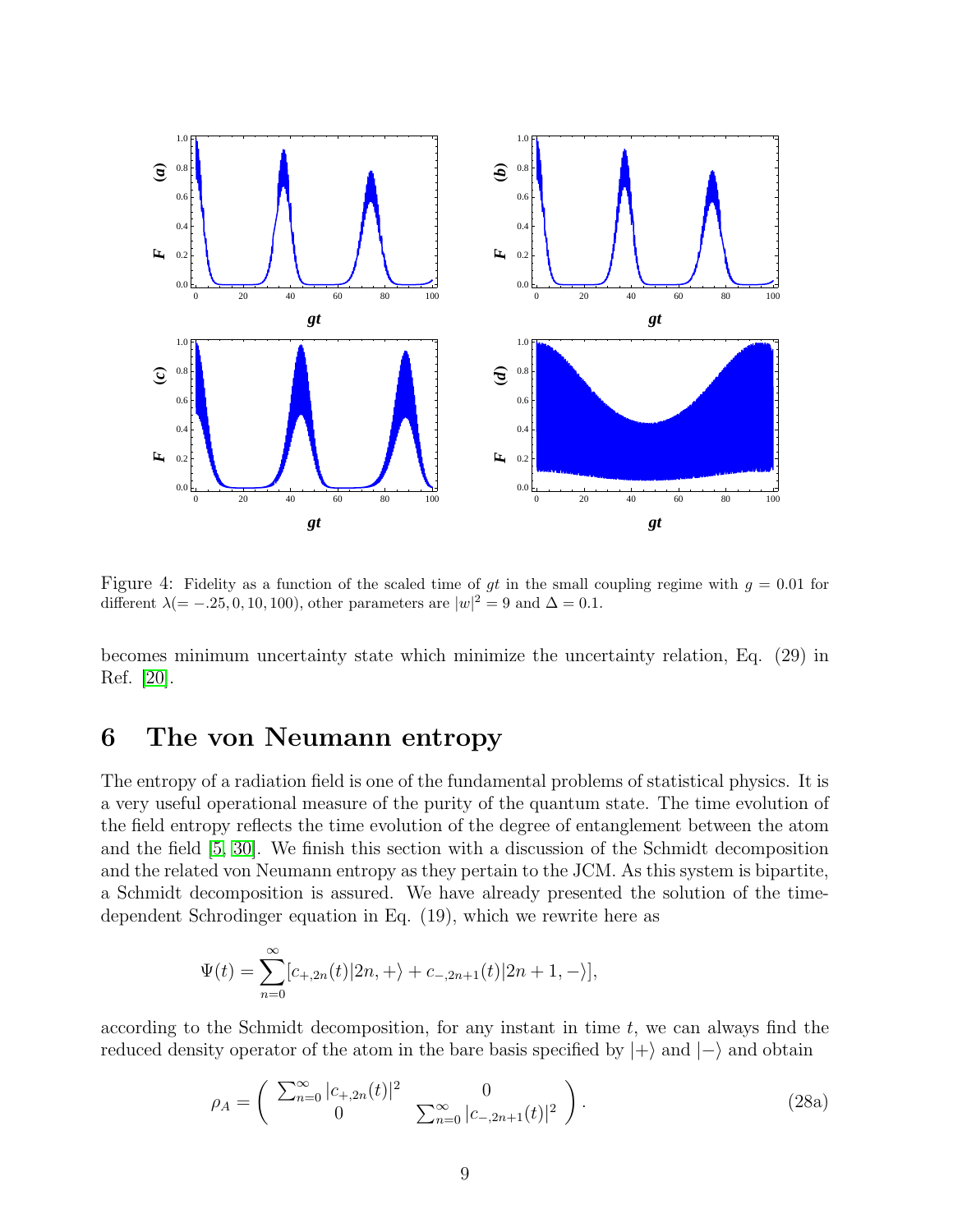

Figure 5: Plots of entropy  $S(\rho_A)$  versus gt with  $g = .01, |w|^2 = 9, \Delta = 0.1$ , for various deformation parameter respectively (a): $\lambda = -0.25$ , (b): $\lambda = 0$ , (c): $\lambda = 10$  and (d): $\lambda = 50$ .

Clearly, eigenvalues of the density operator of the atom,  $g_{\pm}$ , can be expressed in terms of the coefficients  $c_{+,2n}(t)$  and  $c_{-,2n+1}(t)$  i.e.  $g_+ = \sum_{n=0}^{\infty} |c_{+,2n}(t)|^2$  and  $g_- = \sum_{n=0}^{\infty} |c_{-,2n+1}(t)|^2$ . It is easy to obtain an expression for von Neumann entropy, which for each of the subsystems of the JaynesCummings model is

$$
S(\rho_A) = -g_+ \ln g_+ - g_- \ln g_-.
$$
 (29a)

In figures 5, for an atom initially in the excited state and for the field initially in WCS with  $|w| = 3$ ,  $g = 0.01$  and  $\Delta = 0.1$ , we plot the von Neumann entropy  $S(\rho_A)$ , all against the scaled time  $qt$ . Sometimes, the von Neumann entropy is maximum where the atom and field are nearly in maximally entangled status at that time( see Fig. 5 (c)). As the deformation parameter  $\lambda$  increases, the system of the atom- field become maximally entangled (figures 5 (a)- (d)). The essence of this subsection is summarized in Fig. 6 where we compare the von Neumann entropy and fidelity of the quantum state,  $\Psi(t)$ , associated with the λ−deformed JCM investigated here. Notice that entanglement between the atom and field is disappeared(i.e. the quantum state  $\Psi(t)$  becomes separable), where fidelity of the quantum state passes the greatest value.

### 7 Non-classical Properties

We now examine the time evolution of the nonclassical properties of the constructed states  $\Psi(t)$ . To achieve this purpose, we investigate on the sub-Poissonian statistics and quadrature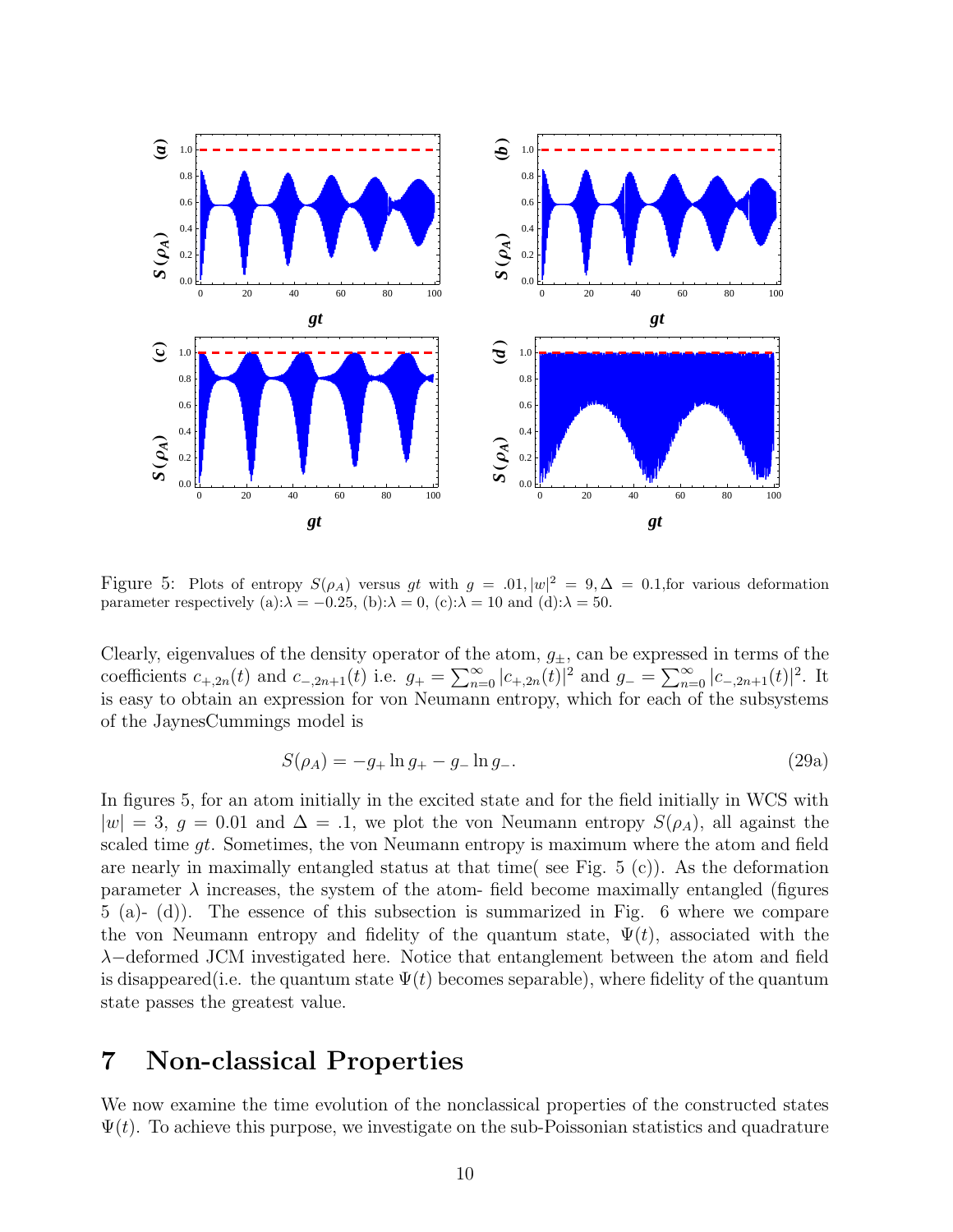

Figure 6: The von Neumann entropy (dash) and the fidelity (solid) are plotted together. In each case a deformation parameter with  $\lambda = 100, g = 0.01, |w|^2 = 9, \Delta = 0.1$  is used.

squeezing of them. It should be mentioned that squeezing or sub-Poissonian statistics are sufficient requirements for a state to belong the non-classical ones.

### 7.1 Sub-Poisonian Statistics

The anti-bunching effect as well as the sub-Poissonian statistics of the states  $\Psi(t)$ , is investigated by evaluating Mandel's  $Q^{\lambda}$  parameters, which can defined as

$$
Q^{\lambda} = \frac{\langle (\mathfrak{a}^{\dagger} \mathfrak{a})^2 \rangle_{\lambda} - \langle \mathfrak{a}^{\dagger} \mathfrak{a} \rangle_{\lambda}^2}{\langle \mathfrak{a}^{\dagger} \mathfrak{a} \rangle_{\lambda}} - 1.
$$
 (30)

The inequality  $Q < 0$ , indicates the sub-Poissonian photon number distribution, which implies that photons are antibunched; that is, the detection of a photon makes a subsequent detection event less likely. It is well know that sub-Poissonian statistics is a signature of the quantum nature of the field. Conversely, a field for which  $Q > 0$  holds is called bunched, indicating a bunching of photons. In this case, the above inequality indicates the super-Poissonian photon number distribution. Also  $Q = 0$  corresponds to the canonical coherent state. Here, the angular brackets denote averaging any field operator  $O$  over an arbitrary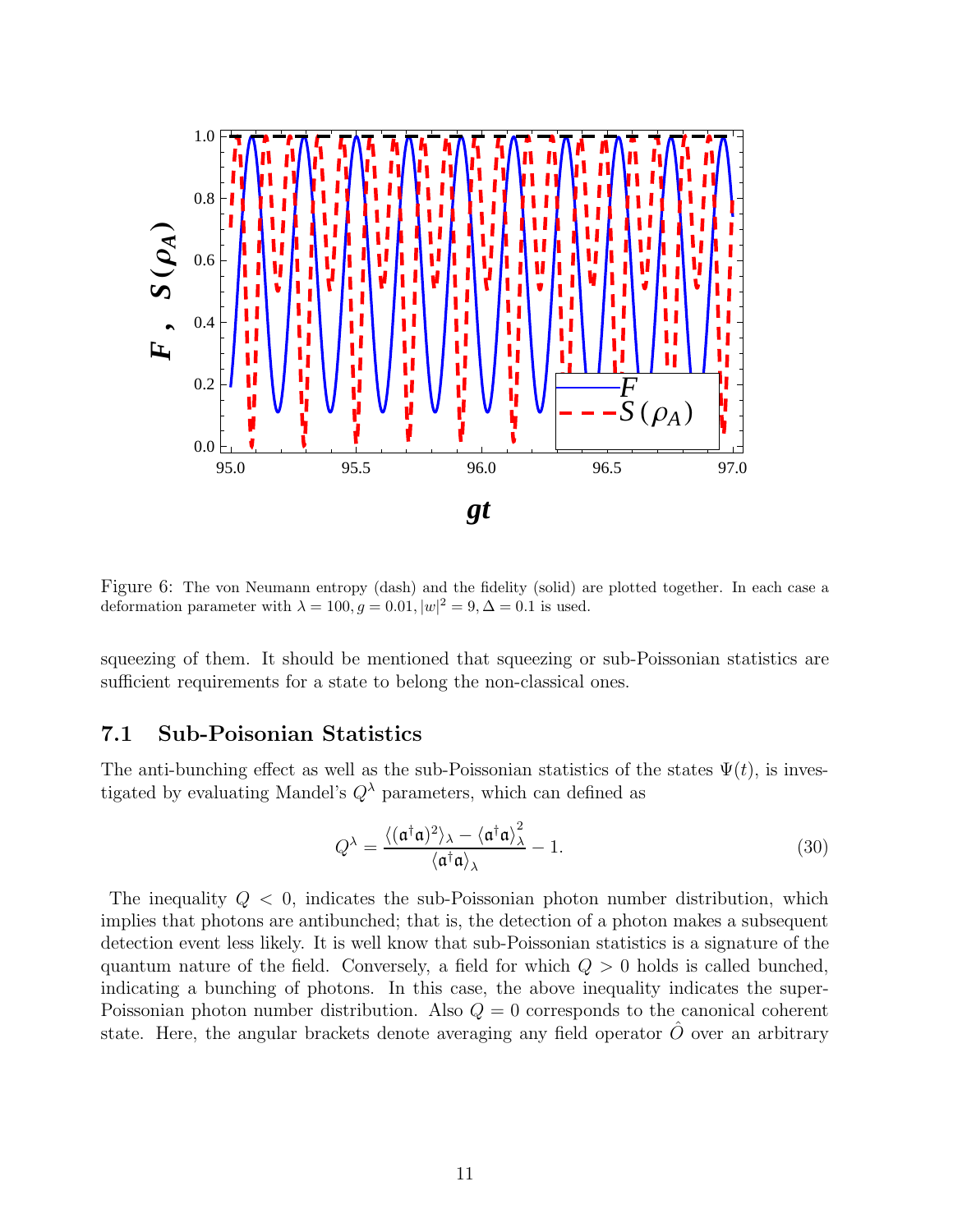

Figure 7: Plots of the normalized variance,  $Q^{\lambda}$ , as a function of the normalized time gt, for the field initially prepared in an annihilation operator coherent state  $|w\rangle_{\lambda,+}$  with  $|w|^2 = 20$ ,  $g = 0.01$  and  $\Delta = 0.01$ . The parameters are (a):  $\lambda$  = -0.25, (b): $\lambda$  = 0, (c):  $\lambda$  = 2 and (d):  $\lambda$  = 10.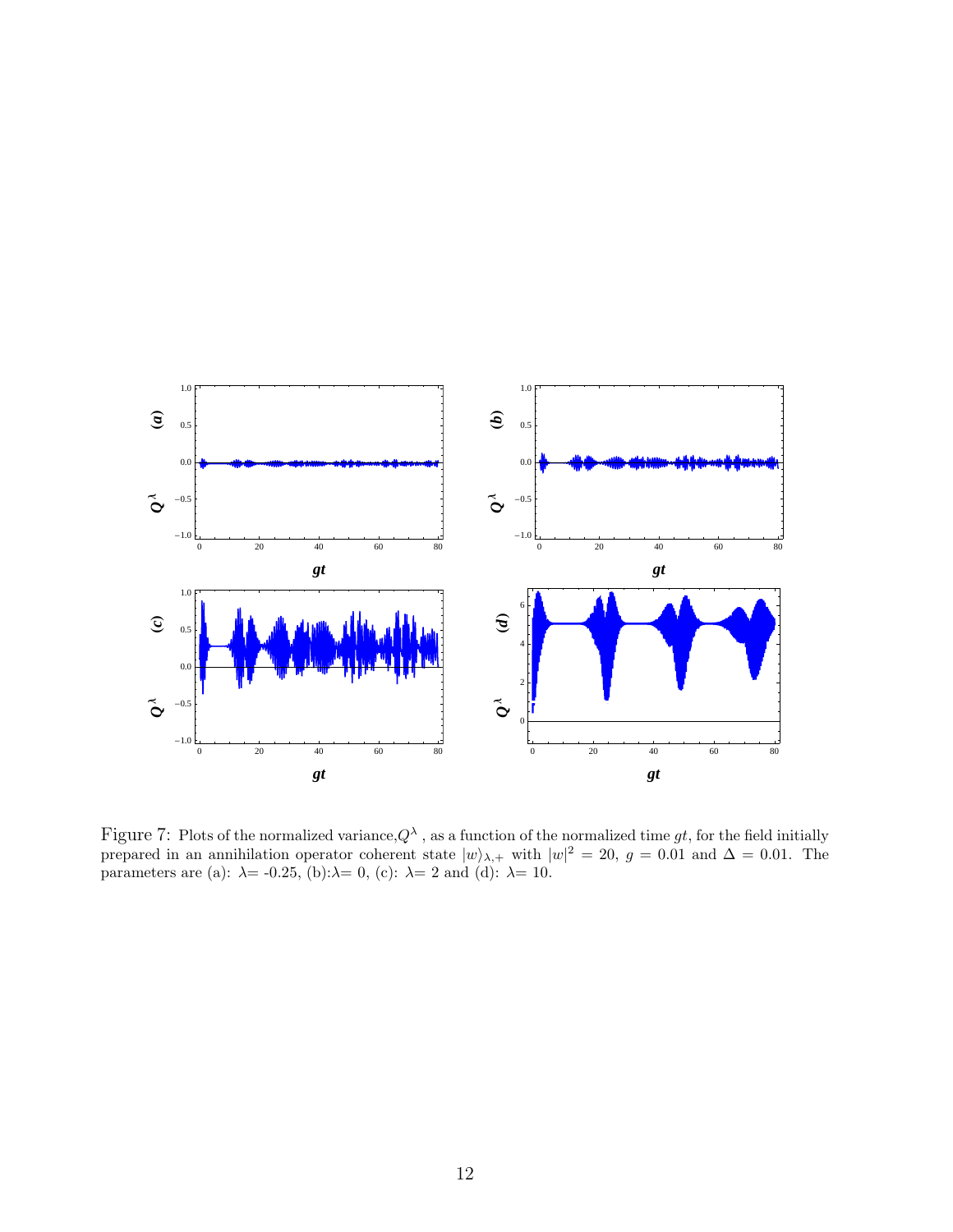normalizable state  $\Psi(t)$  for which the mean values are well defined, i.e.

$$
\langle \hat{O} \rangle = \sum_{n,m}^{\infty} \left[ c_{+,2m}^*(t)c_{+,2n}(t)\langle 2m,+|\hat{O}|2n,+ \rangle \right. \\
\left. + c_{-,2m+1}^*(t)c_{-,2n+1}(t)\langle 2m+1,-|\hat{O}|2n+1,- \rangle \right],
$$
\n(31)

where the probability amplitudes  $c_{+,2n}$  and  $c_{-,2n+1}(t)$  are given by equations (21a) and (21b), respectively. In figures 7, we show the temporal evolution of the Mandel's  $Q^{\lambda}$  parameters given by equation (27), when the field is initially in a  $\lambda$ -deformed annihilation operator coherent state introduced in (23),  $|w\rangle_{\lambda,+}$ , with  $|w|^2 = 20$ . One can shows that its statistics tends to fluctuate around Poissonian conduct for small values of  $\lambda$  (see Figs. 7(a) and 7(c)). On the other hand, the statistics of the deformed annihilation operator coherent state exhibits, in general, a super-Poissonian behaviour for the same  $|w|^2$  initial value. For a larger deformation parameter,  $\lambda = 10$ , the results are displayed in figure 7(d). In this case, the nature of oscillations is evidently different from that in figure 7 (b). In other word, its oscillatory behaviour corresponds to just a super-Poissonian statistics (figure 7 (d)). However, when the initial field state is a deformed annihilation operator state (see figures  $7$  (a), (c) and (d)), it is clear that the temporal evolution of the variance oscillates between sub-Poissonian and super-Poissonian statistics.

#### 7.2 Squeezing Effect

Squeezing of radiation is a purely nonclassical phenomenon without any classical analogue and has attracted considerable attention owing to its low-noise property. It has been either experimentally observed or theoretically predicted in a variety of nonlinear optical processes. Now, let us consider the squeezing properties of the field by introducing the following two Hermitian field amplitudes,  $\hat{x} \left( = \frac{a + a^{\dagger}}{\sqrt{2}} \right)$ ) and  $\hat{p}_{\lambda} \left( = \frac{\mathfrak{a} - \mathfrak{a}^{\dagger}}{i \lambda^2} \right)$  $\frac{1}{i\sqrt{2}}$  . The uncertainty relation for the variances of these operators are obtained as

$$
\langle \sigma_{xx} \rangle \langle \sigma_{pp} \rangle \ge \frac{|\langle 1 + 2\lambda \hat{R} \rangle|^2}{4},\tag{32}
$$

where  $\langle \sigma_{\hat{x}\hat{y}} \rangle = \frac{\langle \hat{x}\rangle \langle \hat{y} \rangle}{2} - \langle \hat{x} \rangle \langle \hat{y} \rangle$  and the angular brackets denote averaging over an arbitrary normalizable state for which the mean values are well defined,  $\langle \hat{y} \rangle = \langle \Psi(t)|\hat{y}|\Psi(t)\rangle$ . It can be said that a state is squeezed if the condition  $\langle \sigma_{xx} \rangle < \frac{|\langle 1+2\lambda \hat{R} \rangle|}{2}$  or  $\langle \sigma_{pp} \rangle < \frac{|\langle 1+2\lambda \hat{R} \rangle|}{2}$  is fulfilled [\[27,](#page-16-6) [28\]](#page-16-7). In other words, a quantum state is called squeezed state if it has less uncertainty in one parameter  $(\hat{x} \text{ or } \hat{p})$  than coherent state. Then to measure the degree of squeezing we introduce the squeezing factors  $S_{x(p)}$  [\[29\]](#page-16-8), corresponding with the state  $\Psi(t)$ , respectively

$$
S_x = \frac{\langle \sigma_{xx} \rangle - \frac{|\langle 1+2\lambda \hat{R} \rangle|}{2}}{\frac{|\langle 1+2\lambda \hat{R} \rangle|}{2}},\tag{33a}
$$

$$
S_p = \frac{\langle \sigma_{pp} \rangle - \frac{|\langle 1+2\lambda \hat{R} \rangle|}{2}}{\frac{|\langle 1+2\lambda \hat{R} \rangle|}{2}},\tag{33b}
$$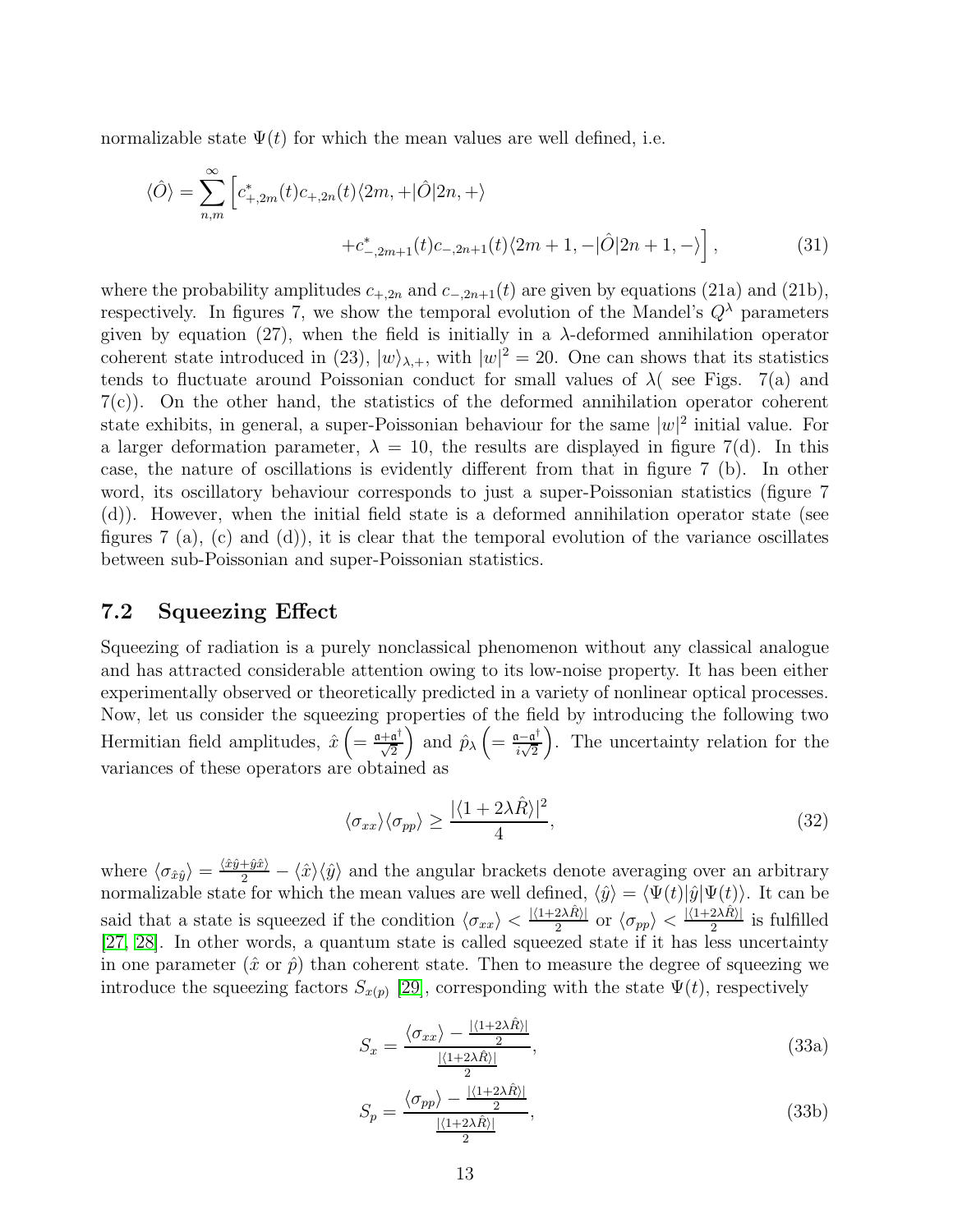which results that the squeezing condition takes the simple form  $S_{x(p),i}^{\lambda} < 0$ . By using the mean values of the generators of the WHA,

$$
\langle \mathfrak{a} \rangle = \langle \mathfrak{a}^{\dagger} \rangle = 0
$$
\n
$$
\langle \mathfrak{a}^2 \rangle = \sum_{n}^{\infty} \left[ c_{+,2n}^*(t)c_{+,2n+2}(t)\sqrt{(2n+2)(2n+2\lambda+1)} + c_{-,2n+1}^*(t)c_{-,2n+3}(t)\sqrt{(2n+2)(2n+2\lambda+3)} \right]
$$
\n(34b)

$$
\langle \mathfrak{a}^{\dagger 2} \rangle = \overline{\langle \mathfrak{a}^2 \rangle}
$$
  

$$
\langle \mathfrak{a}^{\dagger} \mathfrak{a} \rangle = \sum_{n=1}^{\infty} \left[ (2n) |c_{+,2n}(t)|^2 + (2n+2\lambda+1) |c_{-,2n+1}(t)|^2 \right]
$$
(34c)

$$
\langle \mathfrak{aa}^{\dagger} \rangle = \sum_{n}^{\infty} \left[ (2n + 2\lambda + 1) |c_{+,2n}(t)|^2 + (2n + 2) |c_{-,2n+1}(t)|^2 \right]
$$
(34d)

$$
\langle 1 + 2\lambda \hat{R} \rangle = \sum_{n}^{\infty} \left[ (1 + 2\lambda) |c_{+,2n}(t)|^2 + (1 - 2\lambda) |c_{-,2n+1}(t)|^2 \right] \tag{34e}
$$

one can derive the variance and covariance of the operators  $\hat{x}$  and  $\hat{p}$ . From Eqs. (29) and (31), we conclude that  $S_{x(p)}^{\lambda}$  is strongly dependent on the complex variable  $w (= |w|e^{i\phi})$ , the deformation parameter  $\lambda$ , the detuning  $\Delta$  and the coupling constant g. These dependencies can be discussed as follows:

• Figures 8 (a) and (b) visualize variation of the squeezing factors  $S_p$  and  $S_x$  in terms of gt for different values of the deformed parameter  $\lambda = -0.25, 0$  and 5 when we choose the phase  $\phi = 0$  and  $\frac{\pi}{2}$ , respectively. These figures show that the squeezing effect in the field operator p may be considerable for  $\phi = 0$  and small values of gt while  $\lambda > 0$ . Sometimes, the squeezing factor  $S_p$  tends to zero, as seen in figure 8(a), which indicates that the states  $\Psi(t)$  become minimum uncertainty ones.

• For the case  $\phi = 0$ , our calculations show that the squeezing factors  $S_p$  are really dependent of  $\lambda$ . Figure 8(a) shows that, with increasing of  $\lambda$ , the degree of squeezing or depth of non-classicality increases at first and then decreases with different  $gt$ .

• Squeezing in the p quadrature is disappeared when  $\phi$  reaches  $\frac{\pi}{2}$ , where squeezing in the x quadrature is arised (see figure 8(b)).

## 8 Conclusions

A model of deformed Jaynes-Cummings Hamiltonian, expressed in term of fermionic and λ- deformed bosonic operators, was introduced. It's diagonal form and its eigen-states and eigenvalues were obtained explicitly, analogously to the well known case. Mathematical and physical implications and applications of our results have been also discussed in detail. The deformed JCM introduced, here, could be used to further investigate the interaction between an atomic system and a single mode of an electromagnetic field, including damping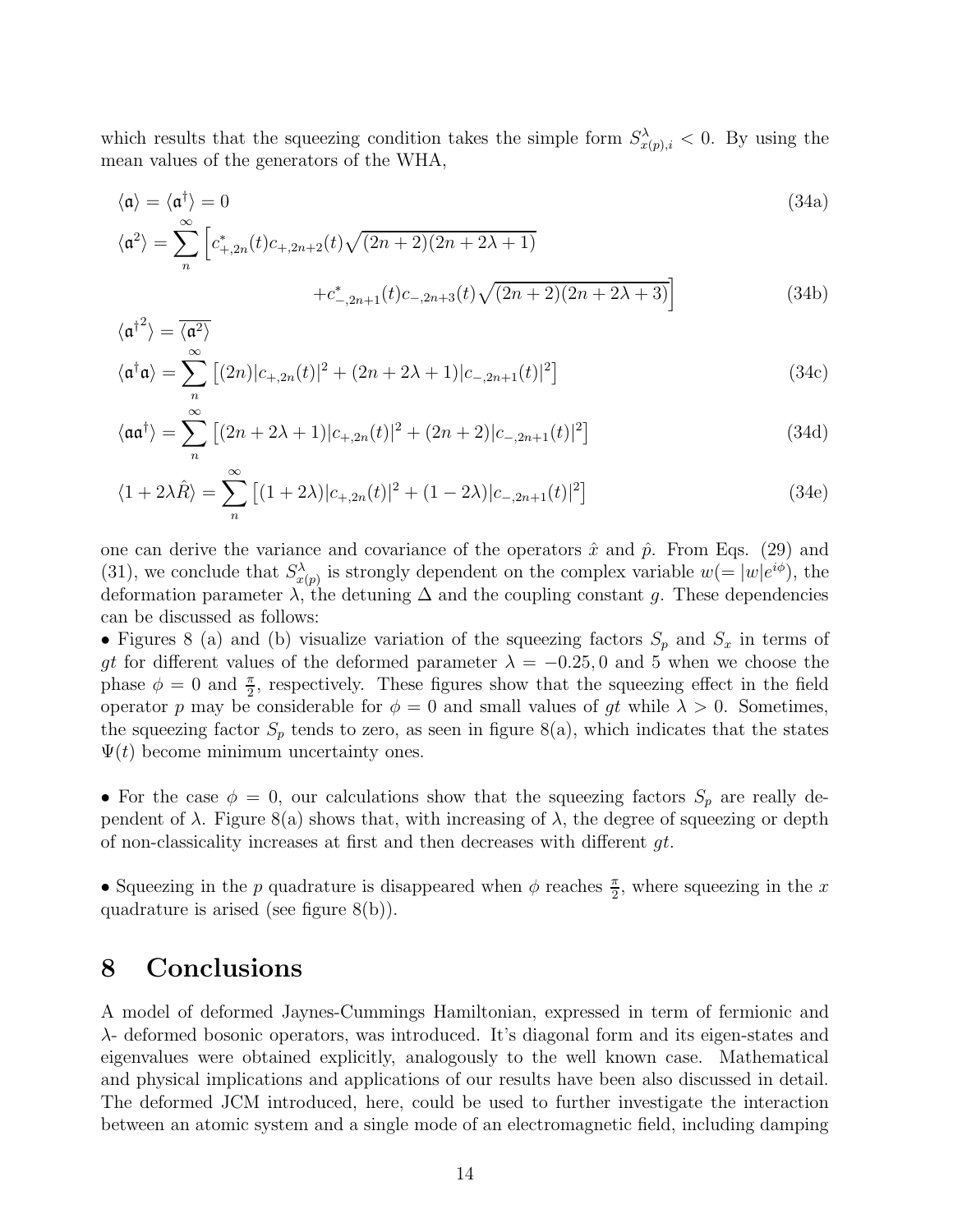

Figure 8: Squeezing in the p and x quadratures against gt for different values of  $\lambda$  with  $g = 0.01$ ,  $|w|^2 = 9$ and  $\Delta = 0.1$  as well as for fixed values of  $\phi = 0$  and  $\frac{\pi}{2}$  correspond with (a) and (b), respectively. The solid curve is plotted for  $\lambda = 0$ .

or amplifying processes, which are of fundamental importance for example in quantum optics. It was found that the generalized Jaynes- Cummings model is governed by a WHA which reduces to the well-known Heisenberg algebra occurring in the standard JCM. It has been shown that the atomic inversion exhibits Rabi oscillations include quasi-periodic behavior. Searching by the statistical properties of the deformed JCM reveals that if only the initial field state has a mean photon number exceeding 9 (near a resonant case) significant squeezing can be achieved. It's strength can be arbitrarily large for increasing deformation parameter. The λ−deformed JCM can be, potentially, applied to generate maximally entangled states. In other word, the small detuning and coupling regimes with large deformation parameter of this system can support high fidelity and maximally entangled quantum state. Finally, a possible generalization to the three-level system can be discussed.

## <span id="page-14-0"></span>References

- <span id="page-14-1"></span>[1] E. Jaynes and F. Cummings, Proc. IEEE 51 (1963) 89.
- <span id="page-14-2"></span>[2] N. B. Narozhny, J. J. Sanchez-Mondragon and J. H. Eberly, Phys. Rev. A 23 (1981) 236.
- <span id="page-14-3"></span>[3] G. S. Agarwal, Phys. Rev. Lett 53 (1984) 1732.
- [4] F. W. Cummings, Phys. Rev 140 (1965) A1051; T. Von Foerster, J. Phys. A 8 (1975) 95; P. meystre, E. Geneux, A. Faist and A. Quattropani, Nuovo. Cim. B 25 (1975) 521; J. H. Eberly, N. B. Narozhny and J. J. Sanchez-Mondragon, Phys. Rev. Lett 44 (1980) 1323.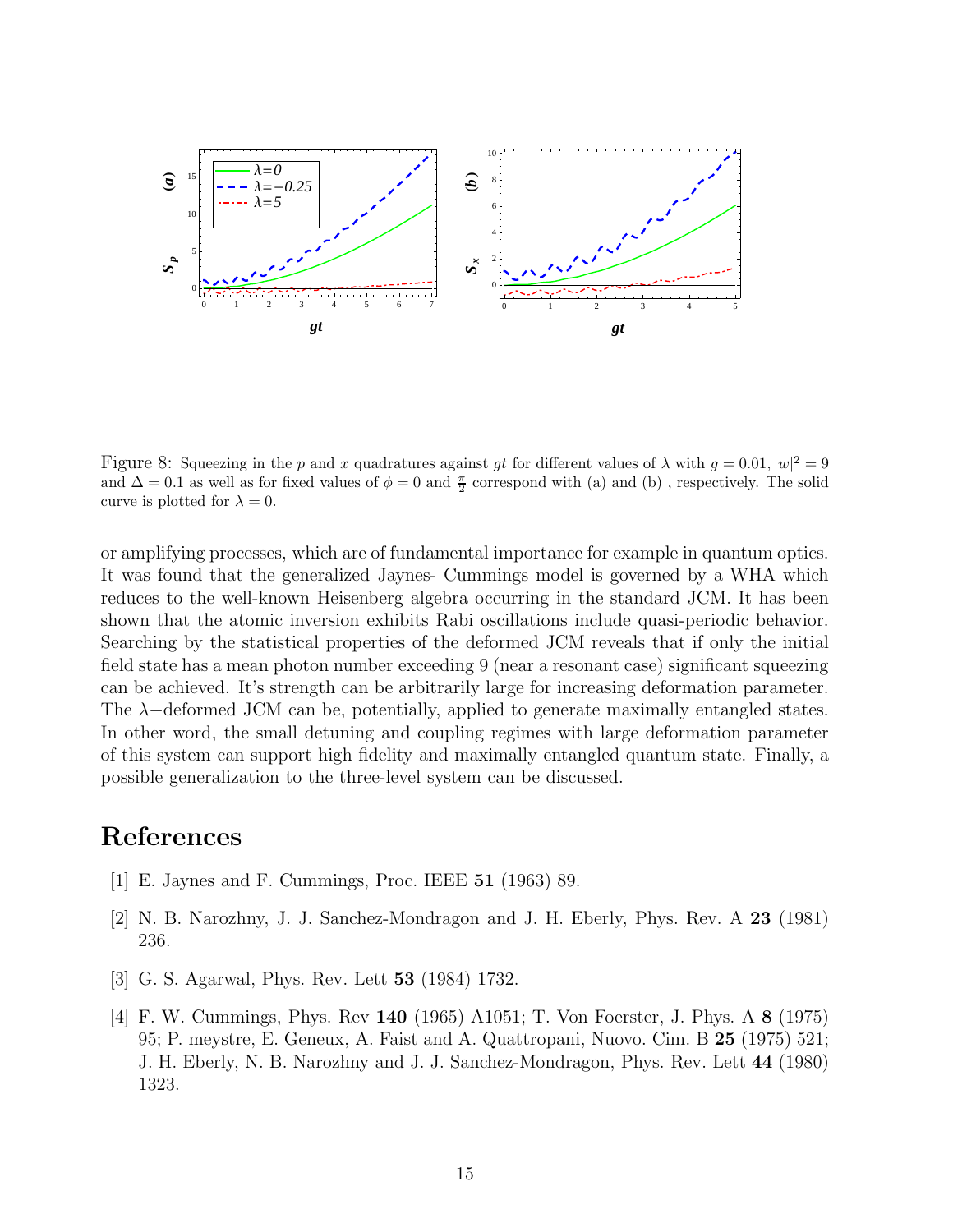- <span id="page-15-1"></span><span id="page-15-0"></span>[5] S. J. D. Phoenix, P. L. Knight, Ann. Phys. (N.Y.) 186 (1988) 381; S. J. D. Phoenix, P. L. Knight, Phys. Rev. A 44 (1991) 6023.
- [6] R. Short and L. Mandel, Phys. Rev. Lett 51 (1983) 384; P. meystre and M. S. Zubairy Phys. Lett. A 89 (1982) 390; J. R. Kuklinski and J. L. Madajczyk, Phys. Rev. A 37  $(1988)$  3175 $(R)$ .
- <span id="page-15-2"></span>[7] P. Goy, J. M. Raimond, M. Gross and S. Haroche, Phys . Rev . Lett 50 (1983) 1903; G. Gabrielse and H. Dehmelt, Phys. Rev. Lett 55 (1985) 67; D. Meschede, H. Walther and G. Muller, Phys. Rev. Lett 54 (1985) 551; S. Haroche and J. M. Raimond, Adv. atom molec. Phys 20 (1985) 239.
- <span id="page-15-4"></span><span id="page-15-3"></span>[8] S. Singh, Phys. Rev. A 25 (1982) 3206; H.-I. Yoo and J. H. Eberly, Phys. Rep 118 (1985) 239; V. Buzek, Phys. Rev. A 39 (1989) 3196.
- <span id="page-15-5"></span>[9] M. Tavis and F. W. Cummings, Phys. Rev 170 (1968) 379.
- <span id="page-15-6"></span>[10] C. V. Sukumar and B. Buck, J. Phys. A 17 (1984) 885; S. Yu, H. Rauch and Y. Zhang, Phys. Rev. A 52 (1995) 2585.
- <span id="page-15-7"></span>[11] C. Buzano, M. G. Rasetti and M. L. Rastello, Phys. Rev. Lett 62 (1989) 137.
- [12] M. Chaichian, D. Ellinas and P. Kulish, Phys. Rev. Lett. 65 (1990) 980; E. Celeghini, M. Rasetti, and G. Vitiello, Phys. Rev. Lett 66 (1991) 2056; Z. Chang, Phys. Rev. A 47 (1993) 5017; D. Bonatsos, C. Daskaloyannis, and G. A. Lalazissis, Phys. Rev. A 47 (1993) 3448; J. Crnugelj, M. Martinis, and V. Mikuta-Martinis, Phys. Rev. A 50 (1994) 1785.
- <span id="page-15-8"></span>[13] Si-de Du and Chang-de Gong, Phys. Rev. A 50 (1994) 779; O. de los Santos-Sanchez and J. Recamier, J. Phys. B: At. Mol. Opt. Phys 45 (2012) 015502; H. R. Baghshahi, M. K. Tavassoly, M. J. Faghihi, Laser Phys 24 (2014) 125203.
- <span id="page-15-9"></span>[14] A. N. F. Aleixo, A. B. Balantenkin and M. A. Candido, J. Phys. A: Math. Gen. 33 (2000) 3173.
- <span id="page-15-11"></span><span id="page-15-10"></span>[15] E. Wigner, Phys. Rev 77 (1950) 711.
- <span id="page-15-12"></span>[16] L. Yang, Phys.Rev 84 (1951) 788.
- <span id="page-15-13"></span>[17] G. Szego, Orthogonal Polynomials, Colloq. Publ, Amer. Math. Soc, 1967.
- [18] R. L. de Matos Filho, W. Vogel, Phys. Rev. A 54 (1996) 4560; V. I. Manko, G. Marmo, E.C.G. Sudarshan, F. Zaccaria, Phys. Scr. 55 (1997) 528.
- <span id="page-15-15"></span><span id="page-15-14"></span>[19] M. L. Sage, Chem. Phys. 87 (1984) 431.
- <span id="page-15-16"></span>[20] A. Dehghani, B. Mojaveri, S. Shirin and M. Saedi, Ann. Phys 362 (2015) 659.
- [21] B. Mojaveri and A. Dehghani, Mod. Phys. Lett. A 30 (2015) 1550198.